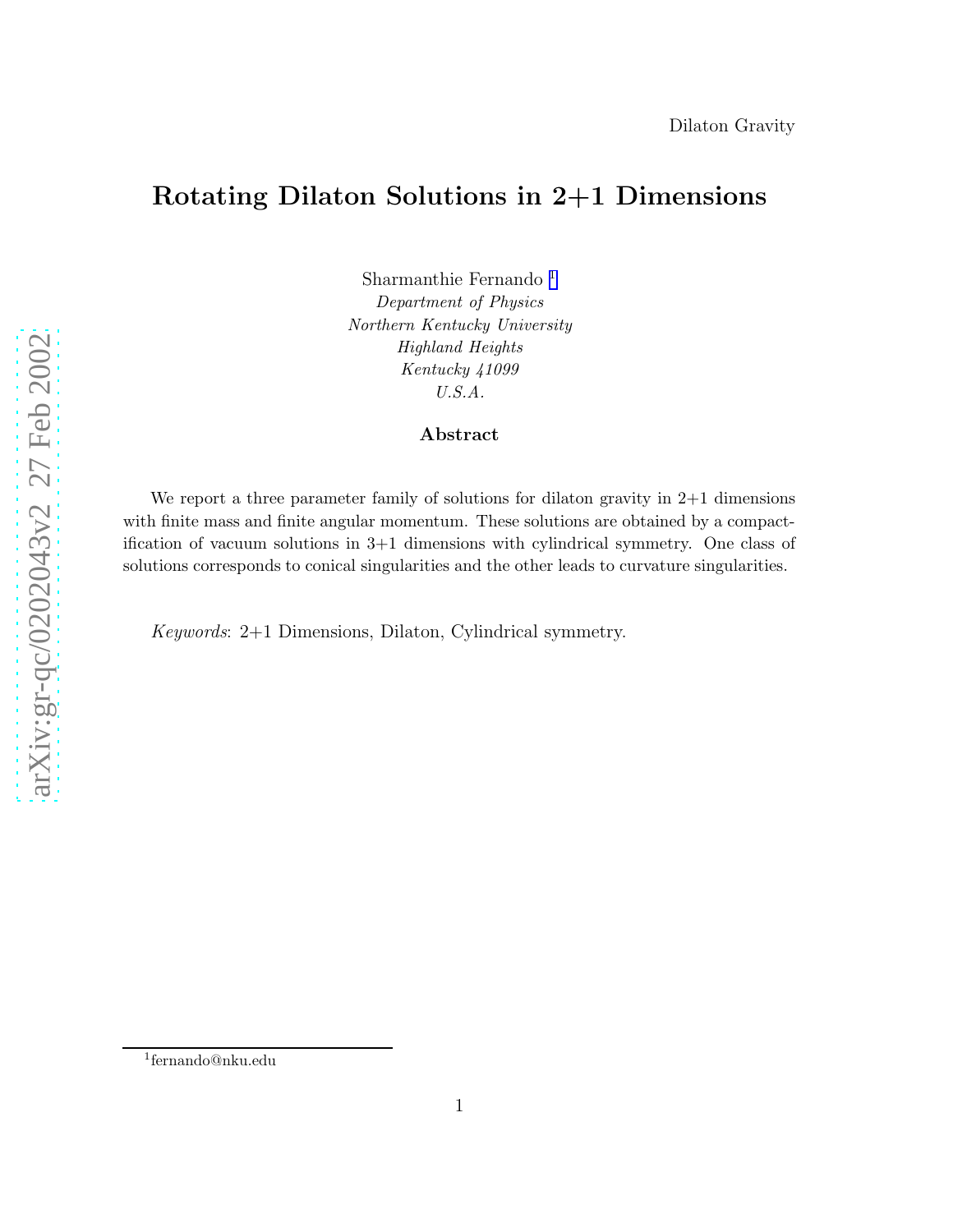### 1 Introduction

Three dimensional gravity has provided us with many important clues about higher dimensional physics. String theory, which seems to be the best candidate available for a consistent theory of quantum gravity, requires studies of low dimensional string effective actions. In this respect, dilaton gravity in  $2+1$  dimensions deserve further attention since it arises from a low energy string effective theory.

In one of the earlier works, Shiraishi[\[1](#page-7-0)] found a family of static multi centered solutions for Einstein-Maxwell-dilaton gravity. Park and Kim [\[2](#page-7-0)] constructed general static axially symmetric solutions to the same model by dimensional reducing to two dimensions. In recent times, lot of attention has been given to gravity in 2+1 dimensions with a negative cosmological constant due to the existence of black hole solutions [\[3\]](#page-7-0). Modification of this black hole with a dilaton and Maxwell's fields have lead to many interesting results. Static charged black holes and spinning black holes in anti-de Sitter space by Chan and Mann[\[4](#page-7-0)][[5\]](#page-7-0), spinning solutions with self dual electromagnetic fields by Fernando $[6]$  $[6]$ , black holes in generalized dilaton gravity with a Brans-Dicke type parameter by Sa  $et. al. [7]$  $et. al. [7]$  $et. al. [7]$ , magnetic solutions by Koikawa  $et. al. [8]$  $et. al. [8]$ are some of the work related to dilaton gravity in anti-de Sitter space.

In this paper we present an interesting class of dilaton solutions arising from four dimensional gravity. This is achieved by a compactification of vacuum solutions with cylindrical symmetry. These new set of solutions are different from the ones presented above due its direct relation to four dimensions. Our final motivation in studying three dimensional gravity is to gain further understanding of higher dimensional world. Therefore these solutions are important since it provide us with a clear understanding of how the 4D gravity and 3D gravity are related to each other.

We have structured the paper as follows. In section 2 we will give a brief introduction to four dimensional vacuum solutions with cylindrical symmetry and compactify them to obtain dilaton solutions in three dimensions. In section 3 a prescription to compute the mass and the angular momentum is highlighted. In section 4 we will study static solutions. In section 5 we will study rotating solutions and finally we will conclude.

# 2 Vacuum Solutions with Cylindrical symmetry in Four dimensions and its Compactification

Cylindrical symmetrical space-times in four dimensions consists of isometries generated by two commuting space-like Killing vectors. If the solutions are stationary then the space-time admit another Killing vector along the time axis. General stationary cylindrical symmetric line element with three Killing vectors  $\partial_t$ ,  $\partial_z$ , and  $\partial_\varphi$  can be written as,

$$
ds^{2} = e^{-2U} \left( e^{2K} (dr^{2} + dz^{2}) + r^{2} d\phi^{2} \right) - e^{2U} (dt + A d\phi)^{2}
$$
 (1)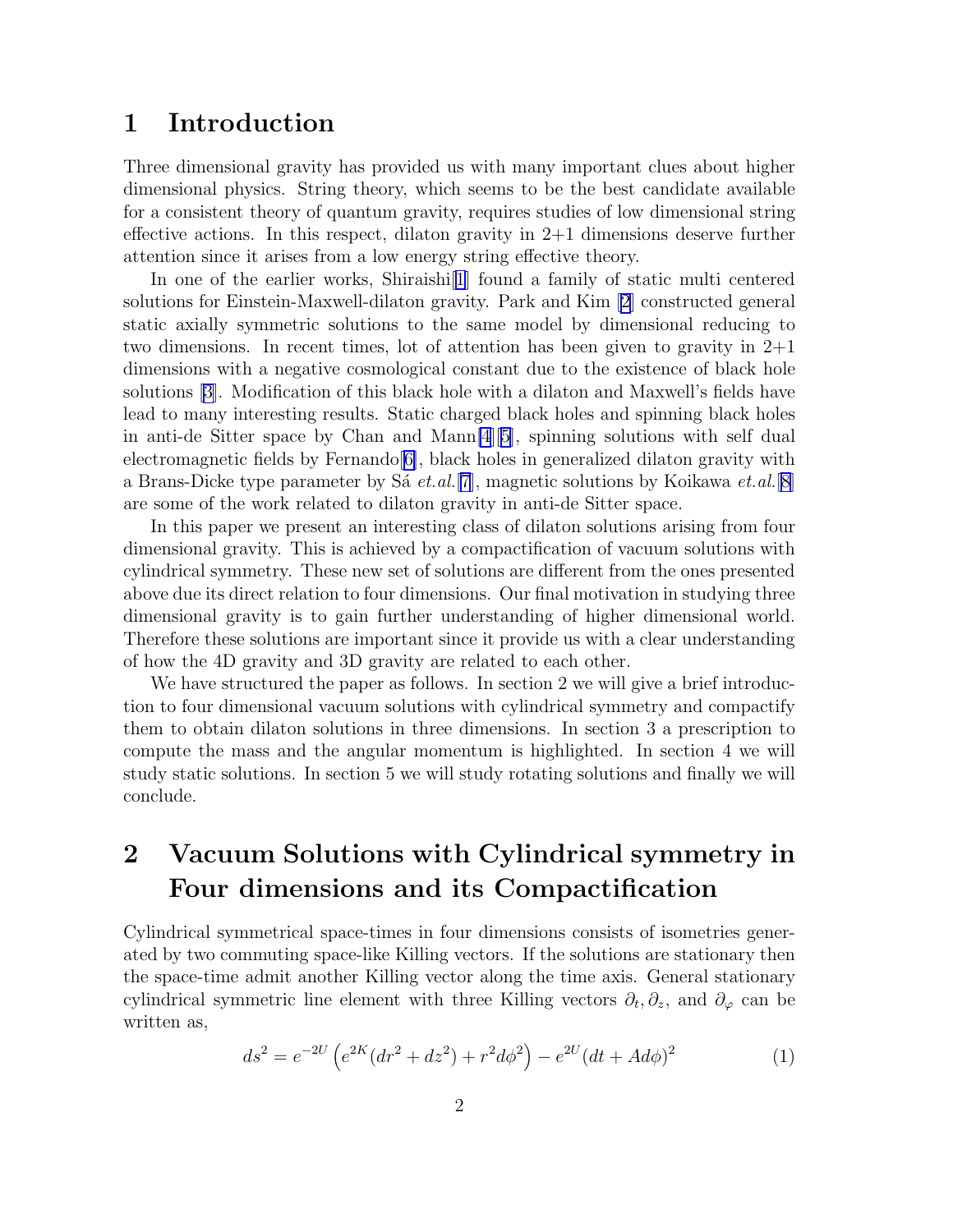where  $U, K$  and A are functions of r only. The general stationary vacuum cylindrical solutions to pure Einstein action

$$
S = \int d^4x \sqrt{-G}R\tag{2}
$$

are given by,

$$
e^{2U} = r(a_1r^n + a_2r^{-n})
$$
  
\n
$$
e^{2K-2U} = r^{\frac{n^2-1}{2}}
$$
  
\n
$$
A = \frac{c}{na_2} \frac{r^n}{(a_1r^n + a_2r^{-n})} + b
$$
  
\n
$$
c^2 = -n^2a_1a_2
$$
\n(3)

The complex constants,  $n, c, a_1, a_2, b$  have to be chosen such that the metric is real [\[9](#page-7-0)]. In this paper, we will choose all these constants to be real.

The purpose of this paper is to dimensionally reduce four dimensional Einstein gravity to three dimensions to obtain dilaton gravity. The field content of the reduced theory would be gravity, dilaton  $\phi$  and the gauge field  $A_\mu$ . How ever, if we pick the cylindrical solutions given above and treat the z coordinate to be compact for the purposes of equations of motion and their symmetries, the reduction will yield a theory in three dimensions with only a dilaton field coupled to gravity. To perform compactification along the z direction, let us rewrite the above metric in four dimensions as follows:

$$
ds_{3+1}^2 = G_{\mu\nu} dx^{\mu} dx^{\nu} = g_{ab} dx^a dx^b + e^{-4\phi} dz^2
$$
 (4)

with

$$
e^{-4\phi} = G_{zz} = r^{\frac{(n^2-1)}{2}} \tag{5}
$$

Here  $(\mu, \nu = 0, 1, 2, 3)$  and  $(a, b = 0, 1, 2)$  are four and three dimensional indices respectively. The dimensionally reduced action in three dimensions is given by,

$$
S_{string} = \int d^3x \sqrt{-g^S} e^{-2\phi} R^S \tag{6}
$$

Here,  $g^S$  corresponds to  $g_{ab}$  of the four dimensional metric and the metric can be treated to be in the "string frame". One can perform a conformal transformation to bring the metric to Einstein frame as follows,

$$
e^{-4\phi}g_{\mu\nu}^{S} = g_{\mu\nu}^{E} \tag{7}
$$

This transformation will lead to the following action and the corresponding field equations,

$$
S_{Einstein} = \int d^3x \sqrt{-g^E} (R^E - 8\nabla \phi_\mu \nabla^\mu \phi)
$$
\n(8)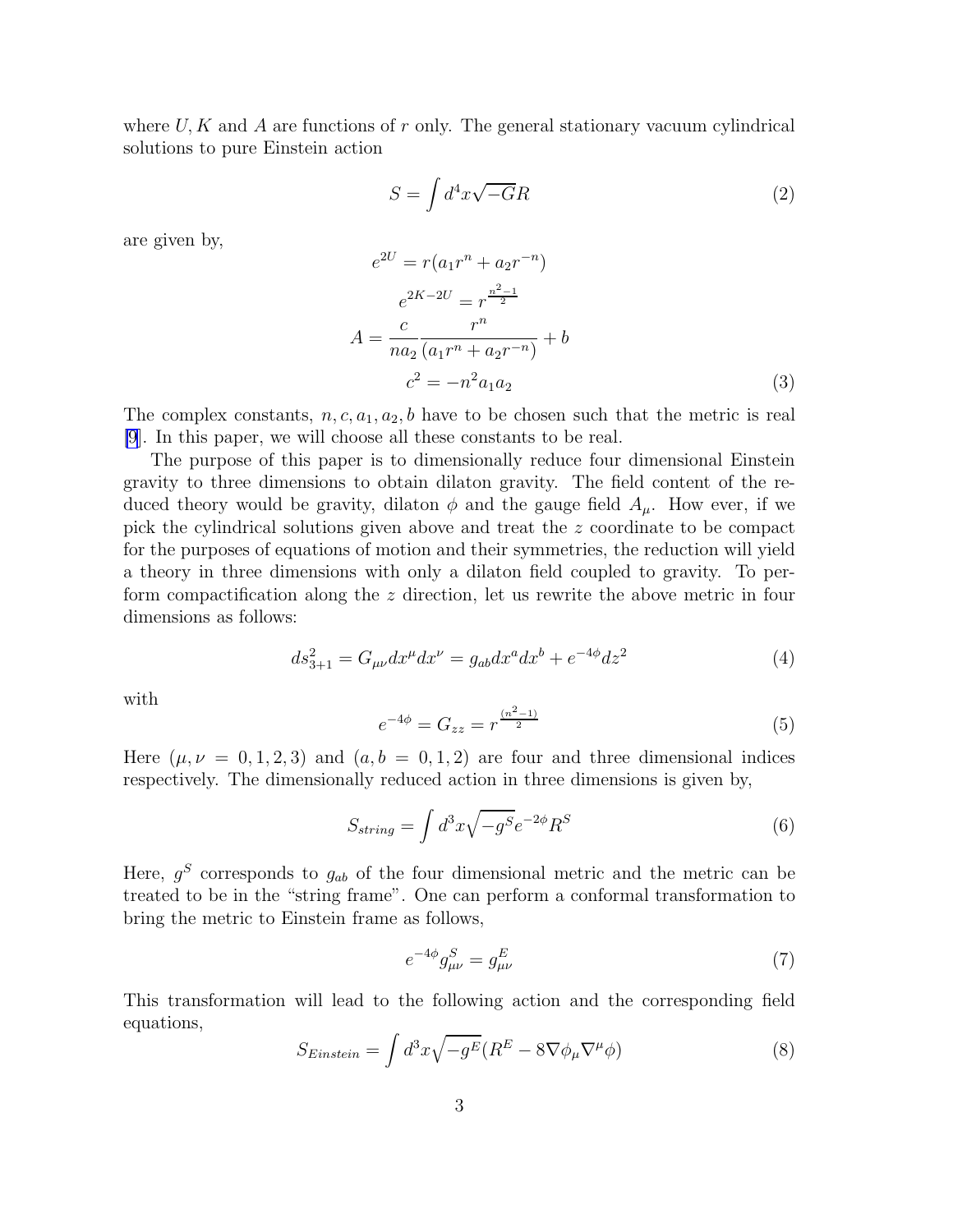$$
R_{\mu\nu} = 8\nabla_{\mu}\phi\nabla_{\nu}\phi\tag{9}
$$

$$
\nabla^{\mu}\nabla_{\mu}\phi = 0\tag{10}
$$

Hence by starting from the metric given in eq. $(1)$ , one can obtain solutions to three dimensional space-time as,

$$
ds_{Ein}^2 = e^{-2U - 4\phi} \left( e^{2K} dr^2 + r^2 d\varphi^2 \right) - e^{2U - 4\phi} (dt + A d\varphi)^2 \tag{11}
$$

with a dilaton given by,

$$
\phi = \frac{(-n^2 + 1)}{8} \ln(r) \tag{12}
$$

The above metric can be rewritten in the following form,

$$
ds^2 = g_{tt}dt^2 + g_{\varphi\varphi}d\varphi^2 + 2g_{\varphi t}d\varphi dt + g_{rr}dr^2
$$
\n(13)

with

$$
g_{rr} = r^{n^2 - 1}
$$

$$
g_{tt} = -a_1 r^{\frac{(n+1)^2}{2}} - a_2 r^{\frac{(n-1)^2}{2}}
$$

$$
g_{\varphi\varphi} = \left(\frac{1}{a_2} - 2b\sqrt{\frac{-a_1}{a_2}} - b^2 a_1\right) r^{\frac{(n+1)^2}{2}} - b^2 a_2 r^{\frac{(n-1)^2}{2}}
$$

$$
g_{\varphi t} = (-ba_2) r^{\frac{(1-n)^2}{2}} + \left(-ba_1 - \sqrt{-a_1/a_2}\right) r^{\frac{(1+n)^2}{2}}
$$
(14)

This metric and the dilaton  $\phi$  satisfy the field equations of eqs.(9) and (10). In the discussion of the solutions we will pick  $a_2 > 0, a_1 = 0$  and  $n \ge 1$ .

### 3 Mass and Angular Momentum of the Solutions

The mass and the angular momentum of the source of this solution is computed by following the prescription of Brown and York [\[10\]](#page-8-0) which is briefly described as follows. If the metric in 2+1 dimensions is written in the following form,

$$
ds^{2} = -N^{t2}dt^{2} + \frac{dR^{2}}{f^{2}} + R^{2}(d\varphi + N^{\varphi}dt)^{2}
$$
 (15)

the quasi-local mass  $m(R)$  and quasi-local angular momentum  $j(R)$  are given by,

$$
m(R) = 2N^{t}(R)(f_0(R) - f(R)) - j(R)N^{\varphi}(R)
$$
\n(16)

$$
j(R) = \frac{f(R)\frac{dN^{\varphi}}{dR}R^3}{N^t(R)}
$$
\n(17)

Here,  $f_0$  comes from a background metric which corresponds to the solution with zero mass. If R is a function of  $r$ , as it is in the case of the solutions described in this paper,  $f(r)$  and  $g_{rr}$  are related to each other as  $f(r) = \sqrt{1/g_{rr} \frac{dR}{dr}}$ . The mass and the angular momentum are computed as  $R \to \infty$ ,

$$
M = \lim_{R \to \infty} m(R); \qquad J = \lim_{R \to \infty} j(R)
$$
 (18)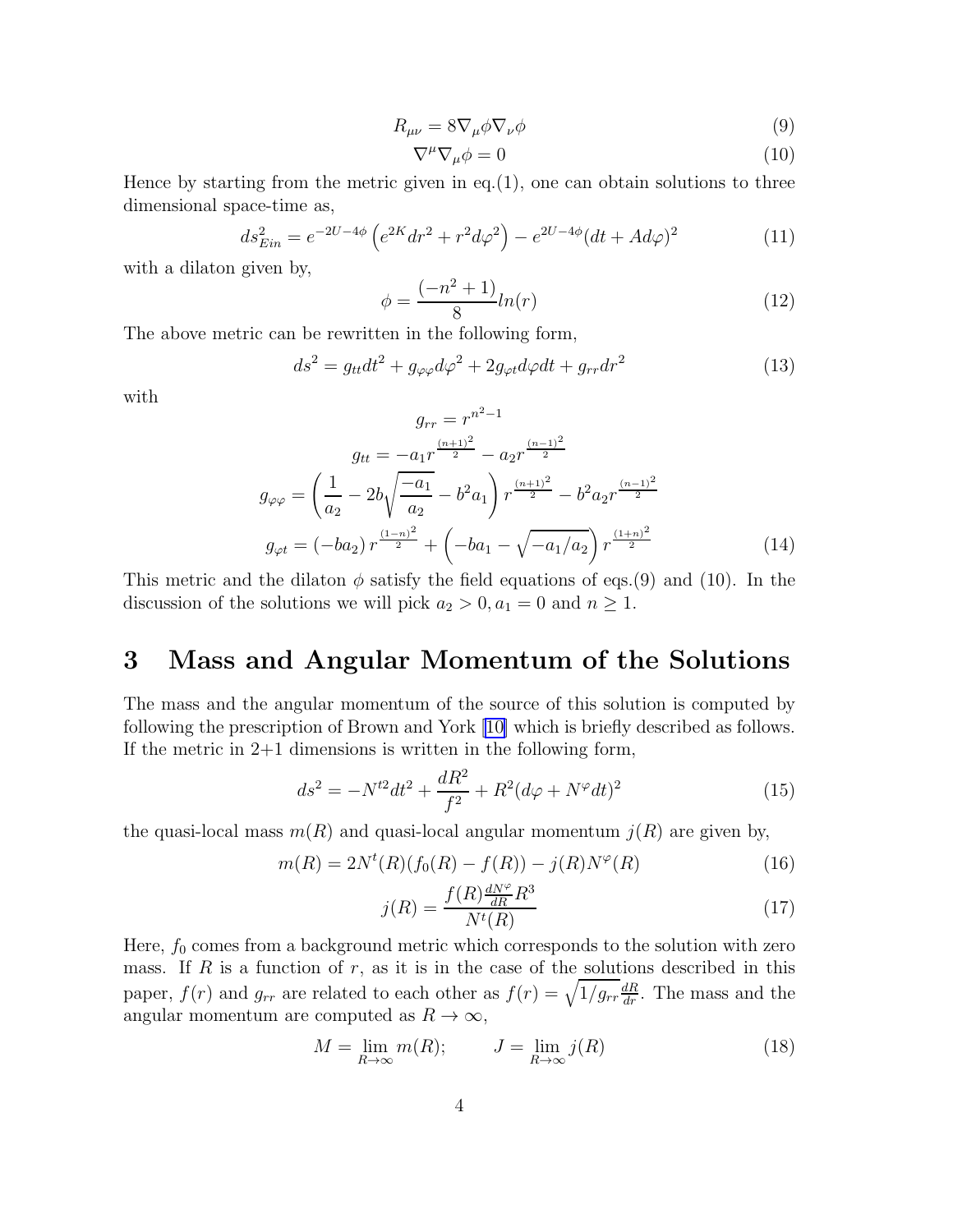## 4 Static Dilaton Solutions

In this section we will consider the static dilaton solutions corresponding to  $b = 0$ . Then the metric simplifies to,

$$
ds^{2} = -a_{2}r^{\frac{(-1+n)^{2}}{2}}dt^{2} + \frac{dr^{2}}{r^{(1-n^{2})}} + \frac{r^{\frac{(1+n)^{2}}{2}}}{a_{2}}d\varphi^{2}
$$
(19)

$$
\phi = \frac{(-n^2 + 1)}{8} ln(r) \tag{20}
$$

#### 4.1 Static solutions for  $n = 1$

For  $n = 1$ , the dilaton vanishes leaving the following metric.

$$
ds^{2} = -a_{2}dt^{2} + dR^{2}a_{2} + R^{2}d\varphi^{2}
$$
 (21)

Note that a coordinate transformation  $r = R\sqrt{a_2}$  has been performed. This is the well known metric of a point source in  $2+1$  dimensions which leads to a conical singularity at the origin[[11](#page-8-0)] [\[12](#page-8-0)]. Let us describe how the conical singularity arises as follows: By redefining t, R and  $\varphi$  as  $t' = \sqrt{a_2}t$ ,  $R' = \sqrt{a_2}R$ ,  $\varphi' = \varphi/\sqrt{a_2}$ , the metric in eq.(21) becomes,

$$
ds^{2} = -dt'^{2} + dR'^{2} + R'^{2}d\varphi'^{2}
$$
\n(22)

Note that the former periodic coordinate  $\varphi$  has the range  $0 \leq \varphi \leq 2\pi$  and the new period coordinate has the range  $0 \leq \varphi' \leq 2\pi a_2^{-1/2}$  $2^{-1/2}$ . Hence there is a deficit angle D at the origin due to the presence of a massive source given by  $D = 2\pi (1 - a_2^{-1/2})$  $\binom{-1/2}{2}$  leading to the conical space-time. Now, to relate the parameter  $a_2$  appearing in the metric to the mass of the source we will use the prescription given in the section (3). The zero mass metric is chosen to be the Minkowski space which corresponds to  $a_2 = 1$ , leading to  $f_0 = 1$ . In the presence of the source,  $f(R) = a_2^{-1/2}$  and  $N^t(R) = 1$  from eq.  $(21)$ . By the definition in eq.  $(16)$ ,

$$
m(R) = M = 2(1 - a_2^{-1/2}).
$$
\n(23)

Hence the mass of the source M and  $a_2$  are related by  $a_2 = \left(1 - \frac{M}{2}\right)$  $\frac{M}{2}$  $\bigg)^{-2}$ 

### 4.2 Static solutions for  $n > 1$

For  $n > 1$ , the dilaton has a non zero value and the metric can be written completely in terms of  $R$  as follows,

$$
ds^{2} = R^{2(\frac{n-1}{n+1})^{2}} \left( -a_{2}^{\frac{2(n^{2}+1)}{(n+1)^{2}}} dt^{2} + 16a_{2}^{\frac{2(n^{2}+1)}{(n+1)^{2}}} (1+n)^{-4} dR^{2} \right) + R^{2} d\varphi^{2}
$$
(24)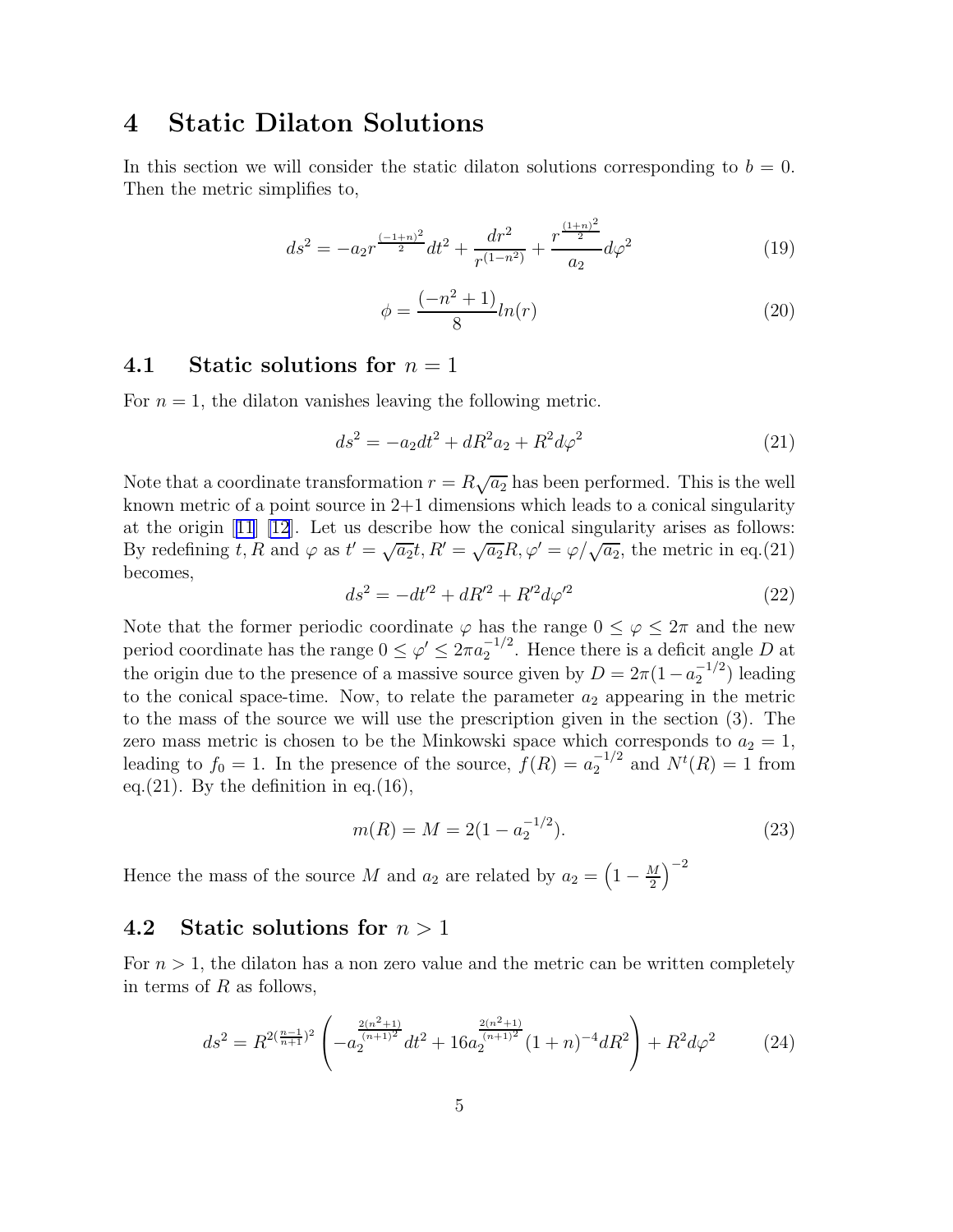By scaling the time as  $a$  $(n^2+1)$  $(1+n)^2$  $\frac{\overline{(1+n)^2}}{2}t = t'$ , the metric simplifies to,

$$
ds^{2} = -A(R)^{2}dt^{2} + \frac{dR^{2}}{(A(R)^{-1}a_{n})^{2}} + R^{2}d\varphi^{2}
$$
 (25)

where

$$
a_n = a_2^{\frac{-(n^2+1)}{(n+1)^2}} \frac{(1+n)^2}{4}; \qquad A(R) = R^{\left(\frac{n-1}{n+1}\right)^2} \tag{26}
$$

The functions  $f(R)$  and  $N^t(R)$  can be read from the metric as,

$$
f(R) = A(R)^{-1}a_n; \t Nt(R) = A(R)
$$
 (27)

To compute the mass, let the reference metric corresponds to  $a_2 = 1$  which leads to

$$
f_0 = A(R)^{-1} \frac{(1+n)^2}{4} \tag{28}
$$

With above preliminaries, one can compute the mass and the angular momentum to be,

$$
M_n = \frac{(n+1)^2}{2} \left( 1 - a_2^{\frac{-(1+n^2)}{(1+n)^2}} \right); \qquad J_n = 0 \tag{29}
$$

When  $n \to 1$ , the mass  $M_n \to M$  as expected.

The Ricci scalar Rs and Kretschmann scalar Kr are computed for the above metric as follows:

$$
Rs = R_{\mu\nu}g^{\mu\nu} = \frac{(-n^2 + 1)}{8r^{(1+n^2)}}; \qquad Kr = R_{\mu\nu\rho\gamma}R^{\mu\nu\rho\gamma} = \frac{3(-n^2 + 1)}{64r^{2(1+n^2)}} \tag{30}
$$

For  $n > 1$  these scalars have singularities at  $r = 0$  leading to a curvature singularity. Since there are no horizons, it is a naked singularity. For  $n = 1$  the scalar curvature is zero everywhere leading to the conical singularity at the origin as discussed in the previous section. Hence the conical singularity has turned into a curvature singularity due to the presence of the dilaton field. Since the scalar curvature  $R \to 0$  at large R, the space-time is asymptotically flat.

### 5 Rotating Dilaton Solutions

In this section we will consider the solutions with the parameter  $b \neq 0$ . Such solutions can be written as,

$$
ds^{2} = -\frac{r^{(n^{2}+1)}}{R^{2}}dt^{2} + \frac{dr^{2}}{r^{(-n^{2}+1)}} + R^{2} \left(d\varphi - \frac{a_{2}br^{\frac{(n-1)^{2}}{2}}}{R^{2}}dt\right)^{2}
$$
(31)

with

$$
R^2 = \frac{r^{\frac{(n+1)^2}{2}}}{a_2} - b^2 a_2 r^{\frac{(n-1)^2}{2}}
$$
\n(32)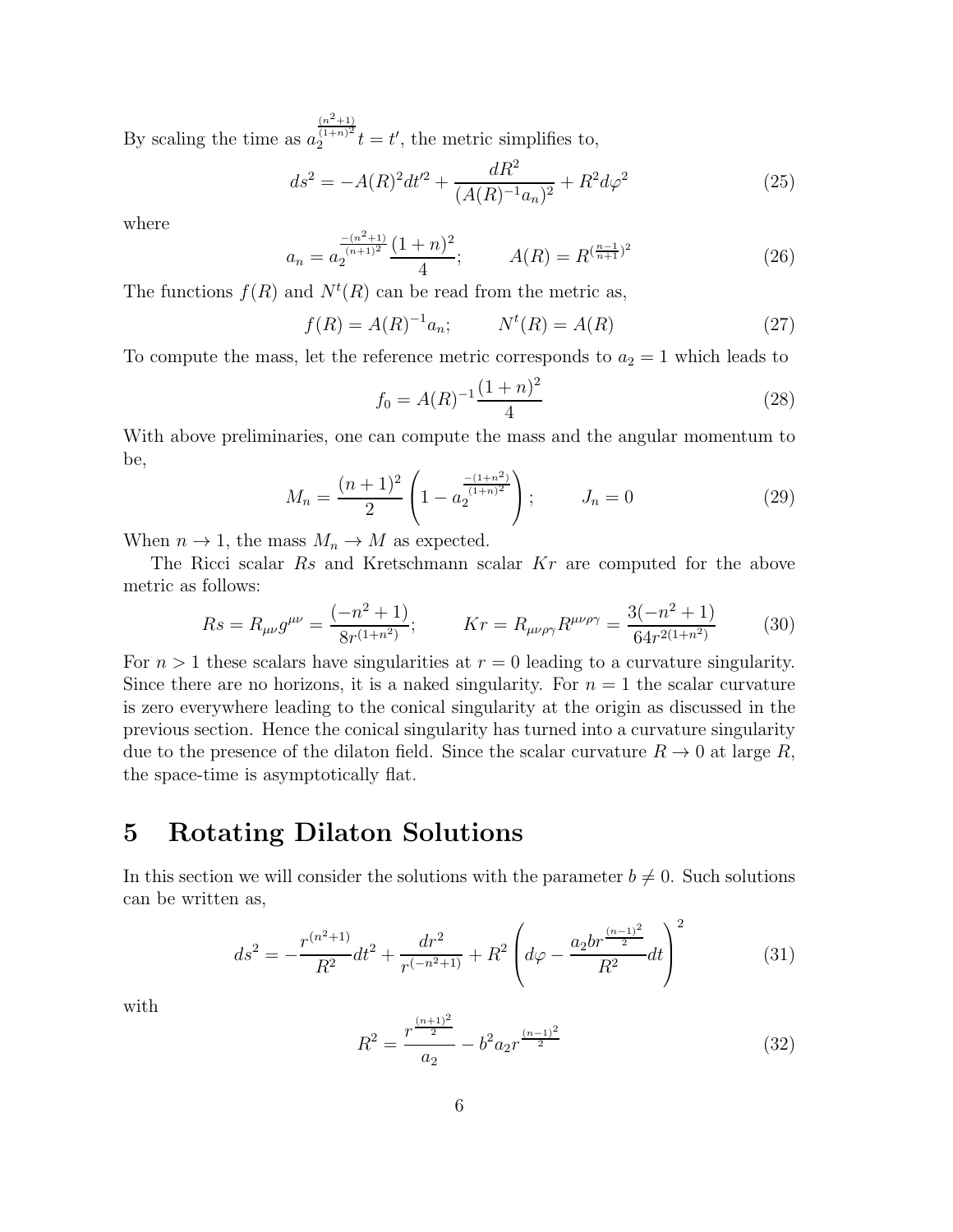#### 5.1 Rotating flat solutions with  $n = 1$

For  $n = 1$ , the dilaton field vanishes and the solutions correspond to the following metric.

$$
ds^{2} = -\frac{r^{2}}{R^{2}}dt^{2} + dr^{2} + R^{2}(d\varphi - \frac{a_{2}b}{R^{2}}dt)^{2}
$$
 (33)

where  $R^2 = \left(\frac{r^2}{a_2}\right)$  $\frac{r^2}{a_2} - b^2 a_2$ ). The conical singularity at  $r = 0$  still exists. Also  $g_{\varphi\varphi}$ component of the metric becomes negative for  $r < ba_2$  leading to closed time-like curves as described in Deser  $et. al.$ [[11](#page-8-0)] The space-time is flat everywhere since the scalar curvature vanishes similar to the static flat case.

To compute the mass, the metric can be rewritten completely in terms of  $R$  by a coordinate transformation  $r^2 = (R^2 + a_2b^2)a_2$  and  $t' = \sqrt{a_2t}$ .

$$
ds^{2} = -\frac{(R^{2} + a_{2}b^{2})}{R^{2}}dt'^{2} + \frac{R^{2}a_{2}}{(R^{2} + a_{2}b^{2})}dR^{2} + R^{2}(d\varphi - \frac{\sqrt{a_{2}}b}{R^{2}}dt')^{2}
$$
(34)

Considering the Minkowski space-time as the reference one can compute the mass and the angular momentum as

$$
M = 1 - a_2^{-1/2}; \t J = 2b.
$$
\t(35)

#### 5.2 Rotating Dilaton Solutions with  $n > 1$

For  $n > 1$ , a non zero dilaton field exists which modifies the flat space-time considerably. These solutions do have the same scalar invariants as computed for the static case in eq.(31) which signals curvature singularities at  $r = 0$ . Furthermore the metric function  $g_{\varphi\varphi}$  becomes negative for  $r < (ba_2)^{1/n}$  leading to closed time like curves.

To calculate the mass and the angular momentum, one has to rewrite  $r$  as a function of R. Due to the nature of the expression in eq.  $(32)$  it is not possible to find an exact expression for r. Hence, by a binomial expansion of eq.(32) around  $R \to \infty$ followed by an inversion of the series lead to,

$$
\frac{1}{r} = \left(\frac{1}{R^2 a_2}\right)^{\frac{2}{(1+n)^2}} - \frac{2a_2^2 b^2}{(1+n)^2} \left(\frac{1}{R^2 a_2}\right)^{\frac{2(2n+1)}{(1+n)^2}} + \dots
$$
 (36)

Substitution of r into the functions  $N^{t}(r)$ ,  $f(r)$ ,  $N^{\varphi}(r)$  in eq.(31) to compute the quasilocal mass and angular momentum  $m(R)$ ,  $j(R)$  and taking the limit  $R \to \infty$  leads to following quantities,

$$
M = \frac{(n+1)^2}{2} \left( 1 - a_2^{\frac{-(1+n^2)}{(1+n)^2}} \right); \qquad J = 2nb \tag{37}
$$

Note that in computing the mass we have chosen the reference metric as the one with  $a_2 = 1, b = 0$  and  $n \neq 1$  which gives  $f_0 = R^{-(\frac{n-1}{n+1})^2} \frac{(1+n)^2}{4}$  $\frac{(-n)^2}{4}$  as in the static case.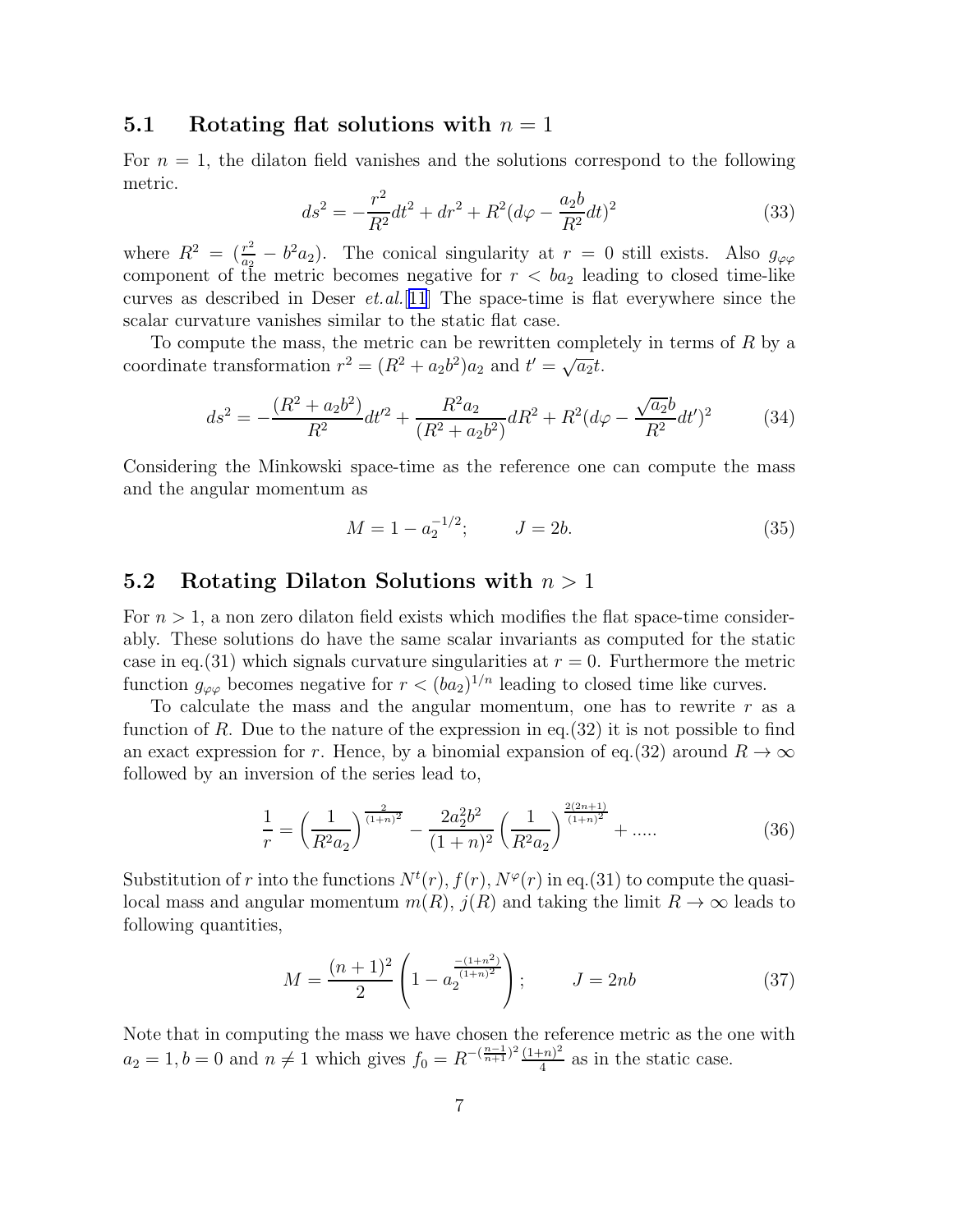## <span id="page-7-0"></span>6 Conclusions

We have discussed the properties of a new three parameter family of solutions to Einstein-dilaton gravity in  $2+1$  dimensions obtained by a compactification of stationary cylindrical symmetrical solutions in 3+1 dimensions. The mass and the angular momentum of each solution are computed in terms of the parameters of the solution  $a_2, n$  and b. For  $n = 1$ , the compactified solutions lead to the well known conical space-time with a mass deficit and time helical structure presented by Deser  $et. al.$ [\[11\]](#page-8-0) arising in pure Einstein gravity in  $2+1$  dimensions. For  $n > 1$ , a non zero dilaton field exists and the resulting space-time has curvature singularities. The rotating solutions also has closed time like curves.

It is natural to extend this work to compactify charged cylindrical solutions in four dimensions to see the relation to the existing charged solutions in 2+1 dimensional dilaton gravity. In this context, there are two solutions which would be interesting to study. One is the static cylindrical solutions by Safko [\[14\]](#page-8-0) and the other is the solutions of a charged line-mass by Muckherji [\[13\]](#page-8-0).

It would be also interesting to embed the solutions discussed here in a supergravity theory arising from a low energy string theory along the lines of supersymmetric solutions to three dimensional heterotic string action considered by Bakas  $et. al.$  [[15\]](#page-8-0). We hope to address these issues in the future.

Note added in proof: The authors were informed of related work mentioned in references [\[16\]](#page-8-0),[[17](#page-8-0)],[[18\]](#page-8-0), [\[19\]](#page-8-0),[[20](#page-8-0)].

### References

- [1] K. Shiraishi, J. of Math. Phys. 34 (1993) 1480
- [2] D. Park and J.K. Kim, J. Math. Phys. 38 (1997) 2616.
- [3] M. Bañados, C. Teitelboim and J. Zanelli, Phys. Rev. Lett. **69** (1992) 1849; M. Bañados, M. Henneaux, C. Teitelboim and J. Zanelli, Phys. Rev. D 48 (1993) 1506.
- [4] K.C.K. Chan and R.B. Mann , Phys. Rev. D50 (1994) 6385.
- [5] K.C.K. Chan and R.B. Mann , Phys. Lett. B371 (1996) 199.
- [6] S. Fernando, Phys. Lett. B468 (1999) 201.
- [7] P.M. Sá, A. Kleber and J.P.S. Lemos, Class. Quan. Grav. 13 (1996) 199.
- [8] T. Koikawa, T. Maki and A. Nakamula, Phys. Lett. B414 (1997) 45.
- [9] D. Kramer, H. Stephani, E. Herlt, M. MacCallum and E. Schmutzer, "Exact Solutions of Einstein's Field Equations", Cambridge Press (1980)